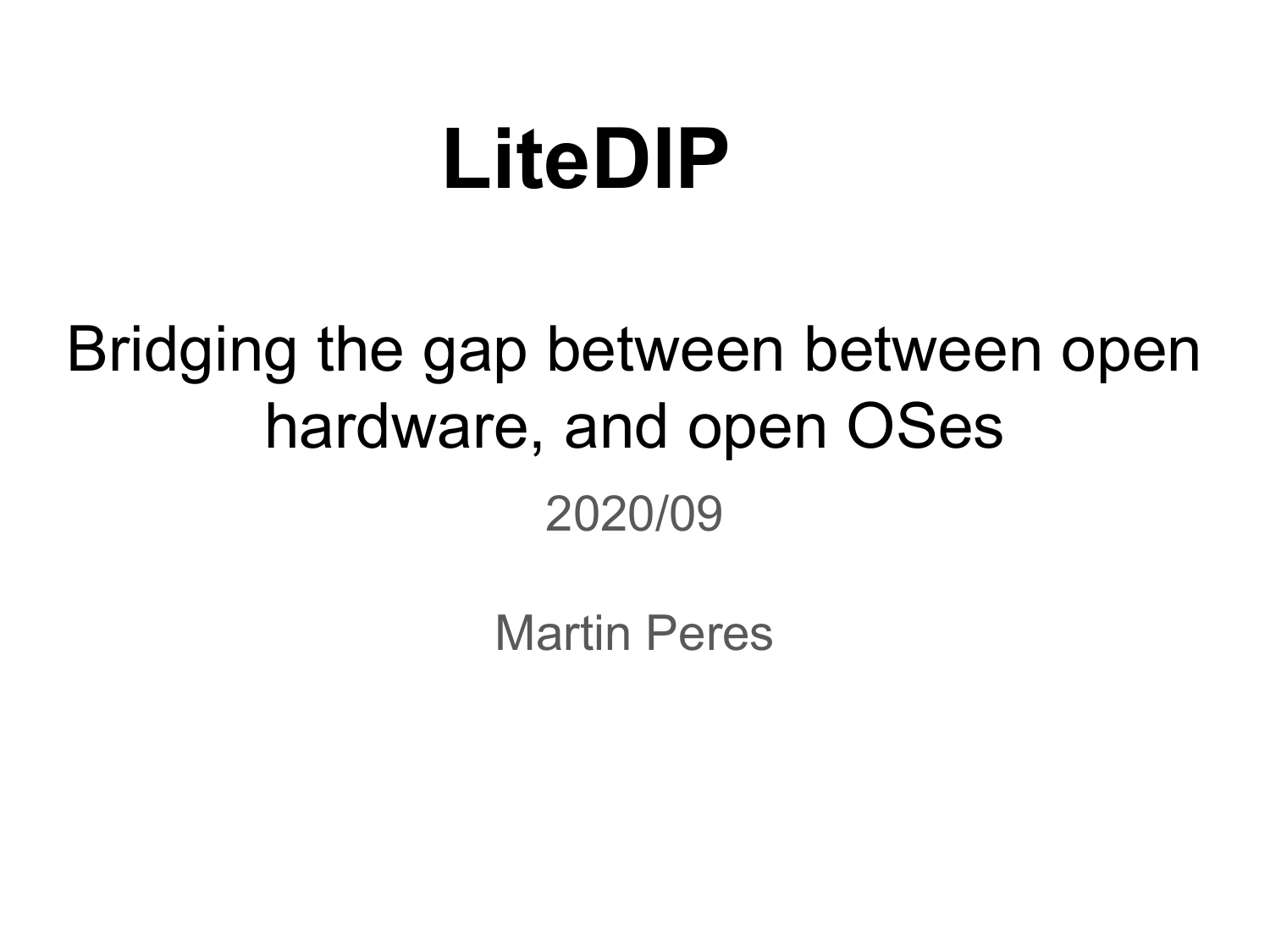## Agenda

- Why did I start a new project?
- FPGAs: Why people should care now?
- What's missing?
- LiteDIP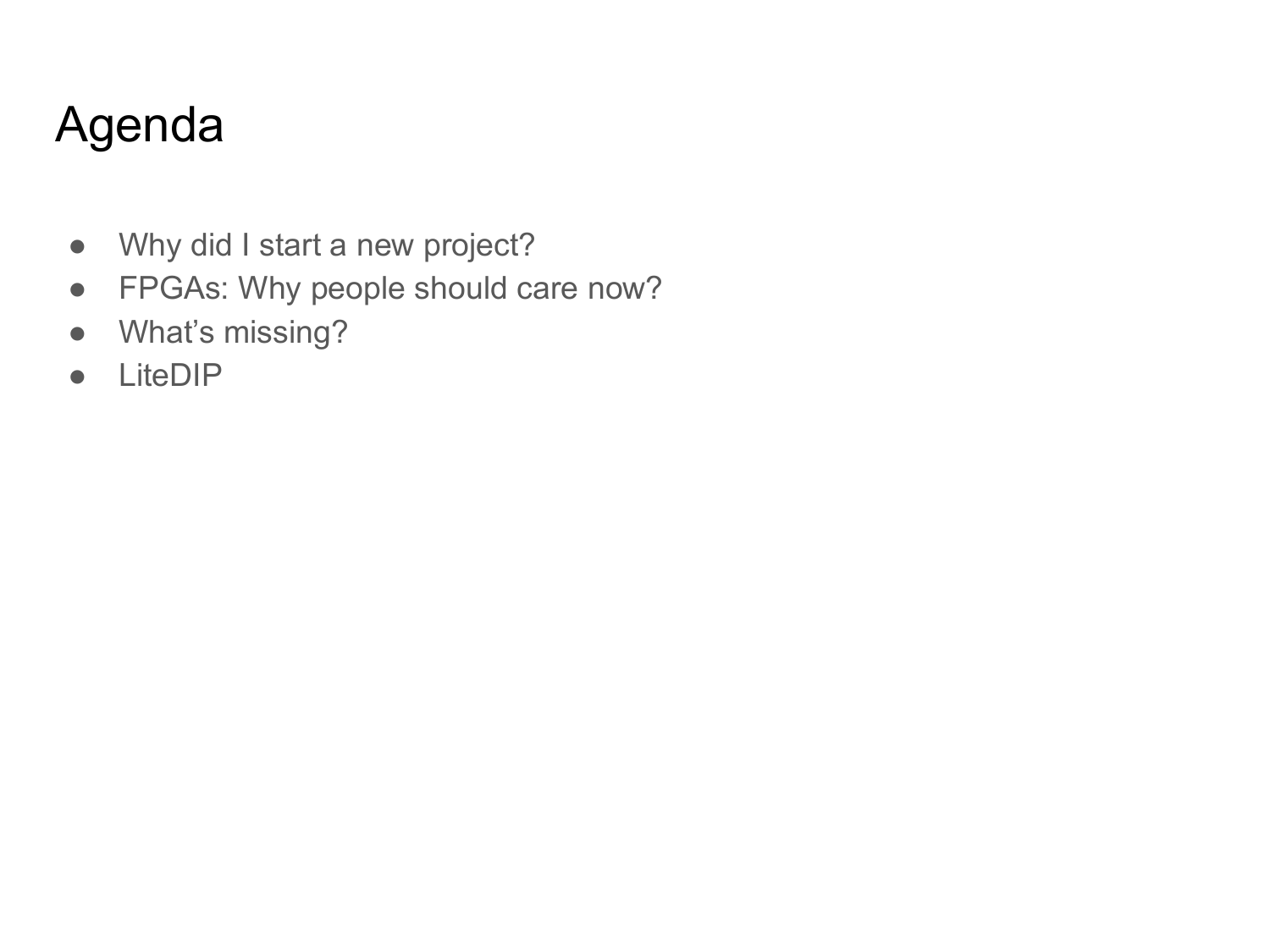#### Why did I start a new project?

- After Nouveau and Intel GFX CI, I needed a new hobby!
	- Nouveau taught me reverse engineering and elegant HW designs
	- Intel GFX CI taught me about quality, and classes of bugs
	- Work on the Intel's display driver motivated me to make my own
- Ben Widawsky called for an open GPU last year
	- I dismissed it too quickly, why would it now work?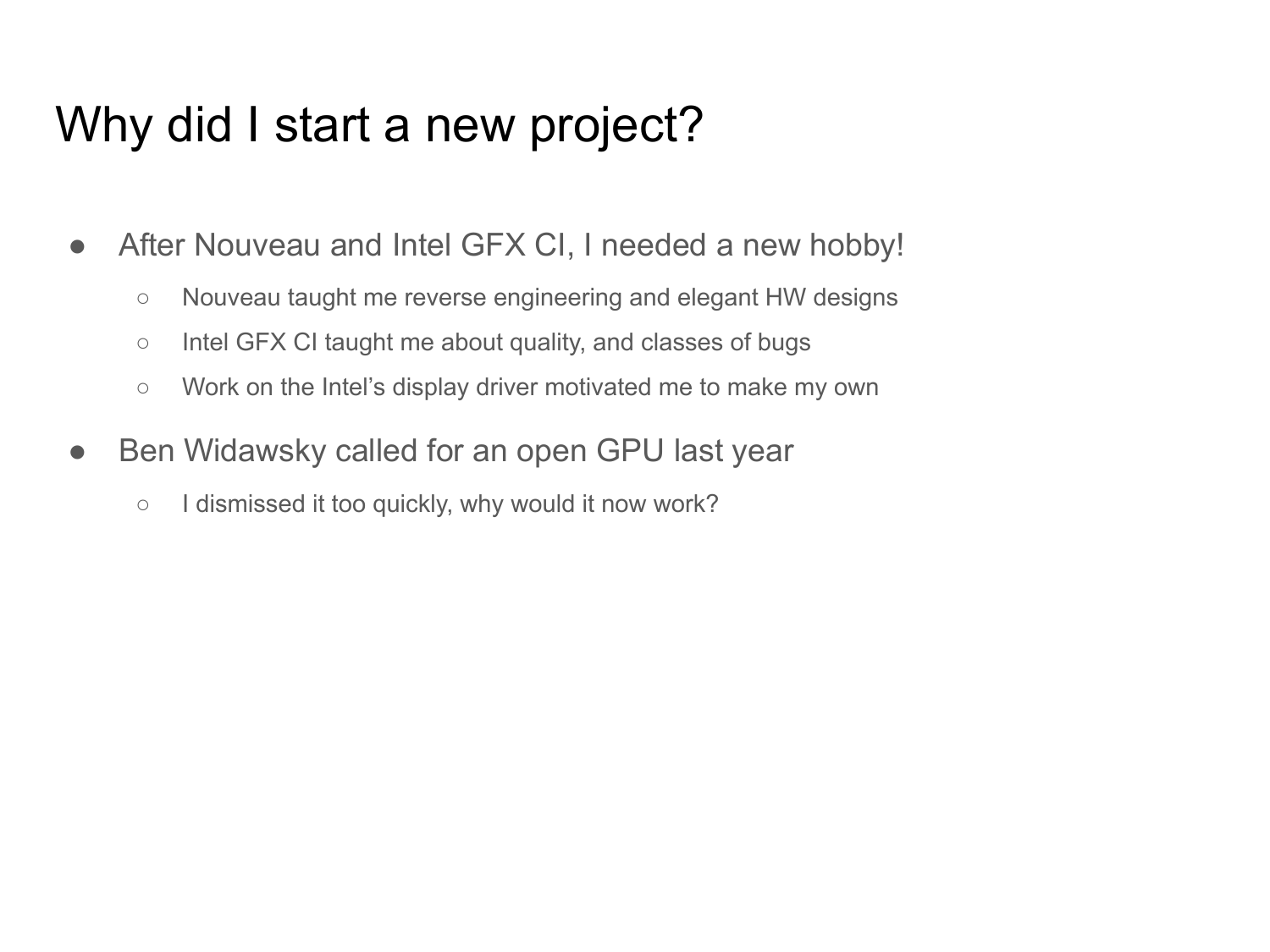## FPGAs: Why care now?

• Open drivers are fun, but what's next after production-readiness?

- What changed in the FPGA world?
	- HW capabilities: We can implement 10 years old hardware for cheap!
	- Languages / Workflows:
		- Open source flows now provide full support for multiple FPGAs
		- Better programming languages are now available
		- Plenty of powerful IP blocks are available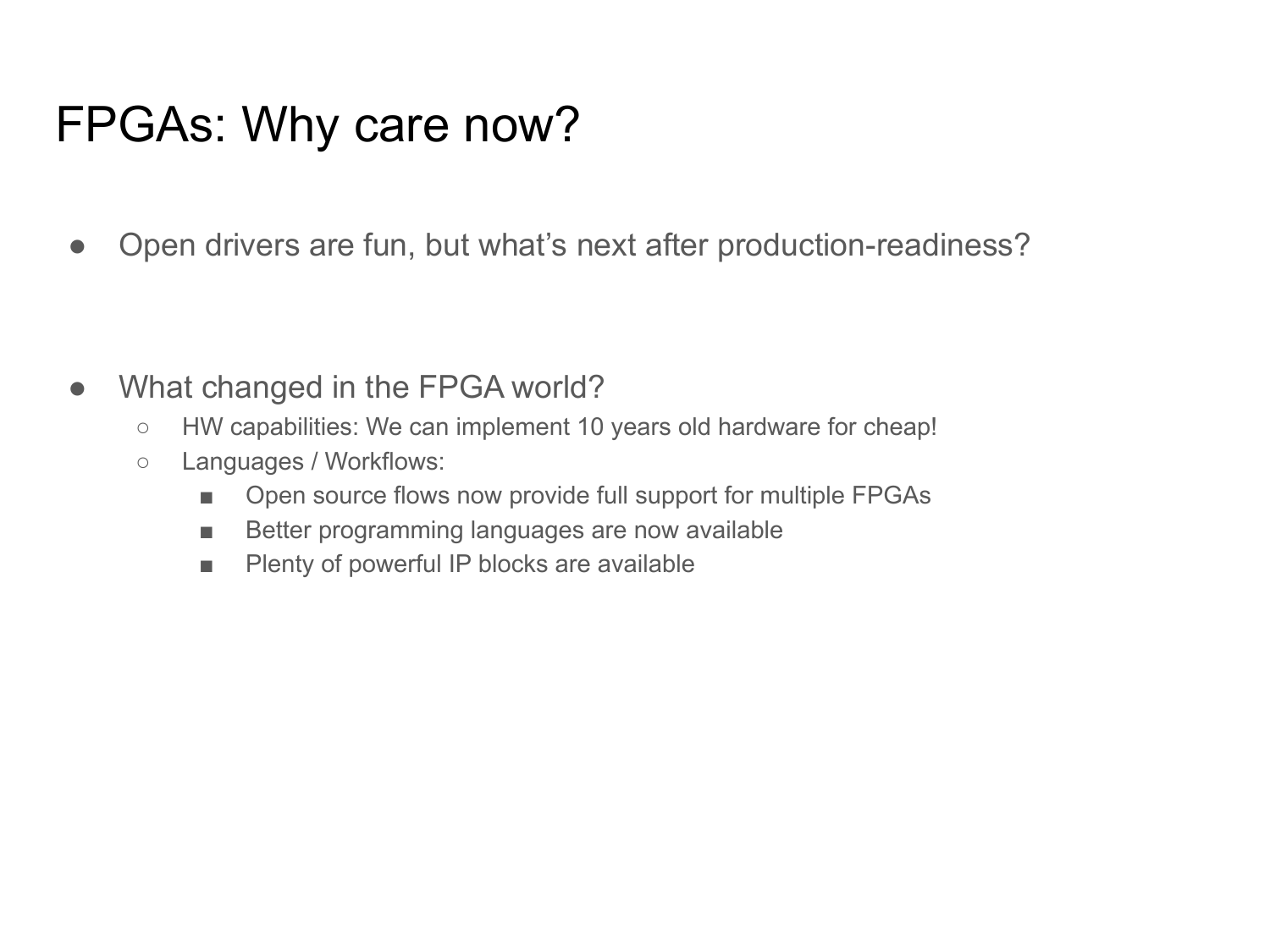#### FPGAs: What can we expect?



O E ANTEO-**U280** 

 $~570$ 

~\$3000 used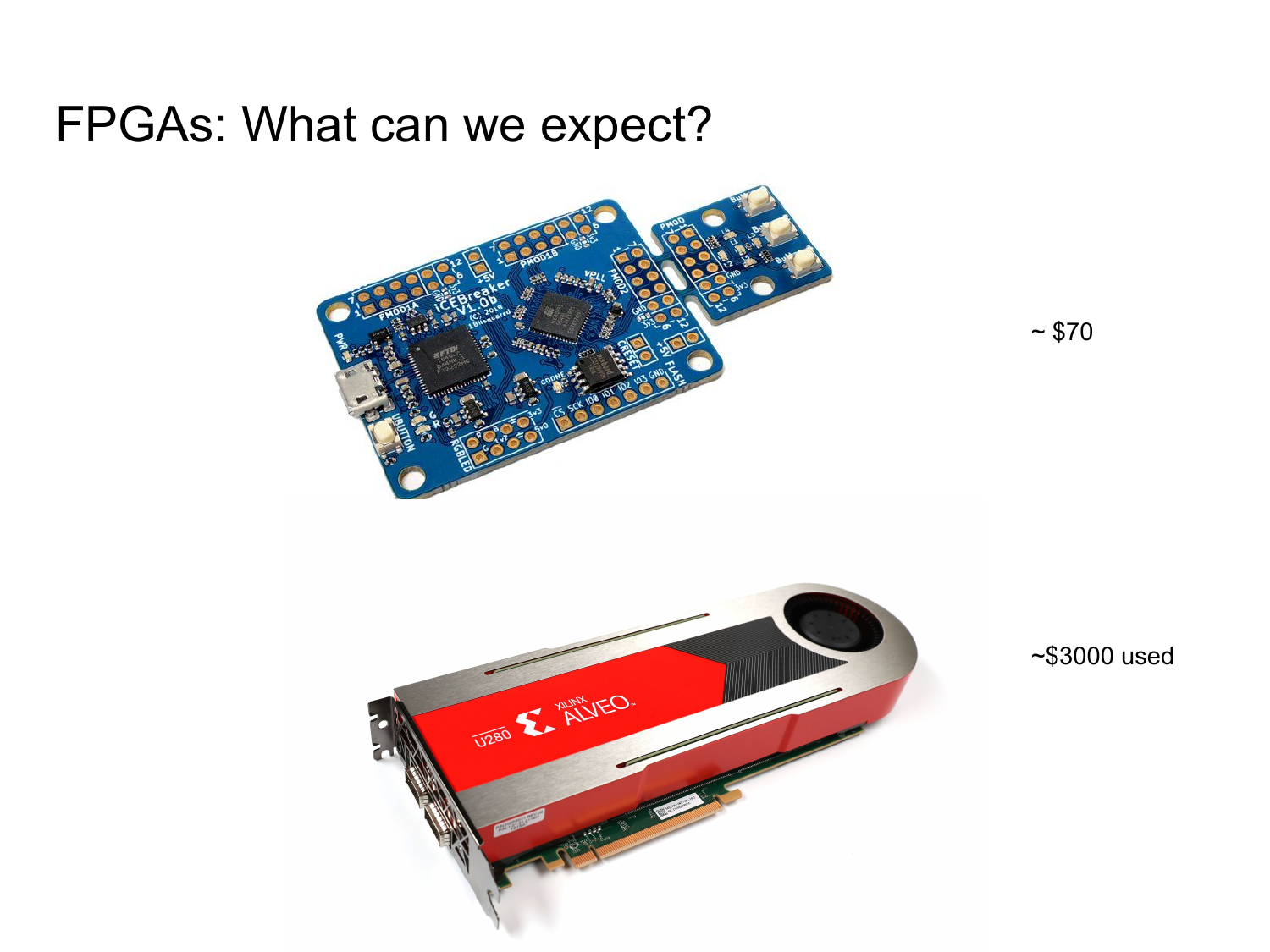## FPGAs: What can we expect?

● From thousands of LUTs to over a million!

- Fixed functions blocks
	- Integrated ARM CPU
	- Serializer/Deserializers: Enabling up to 100s of GBit/s links
	- DSP: Multiply and Add blocks, providing up to multiple TOPs
	- Memory controllers: DDR3/4, HBM2
	- PCIe controller
	- And more...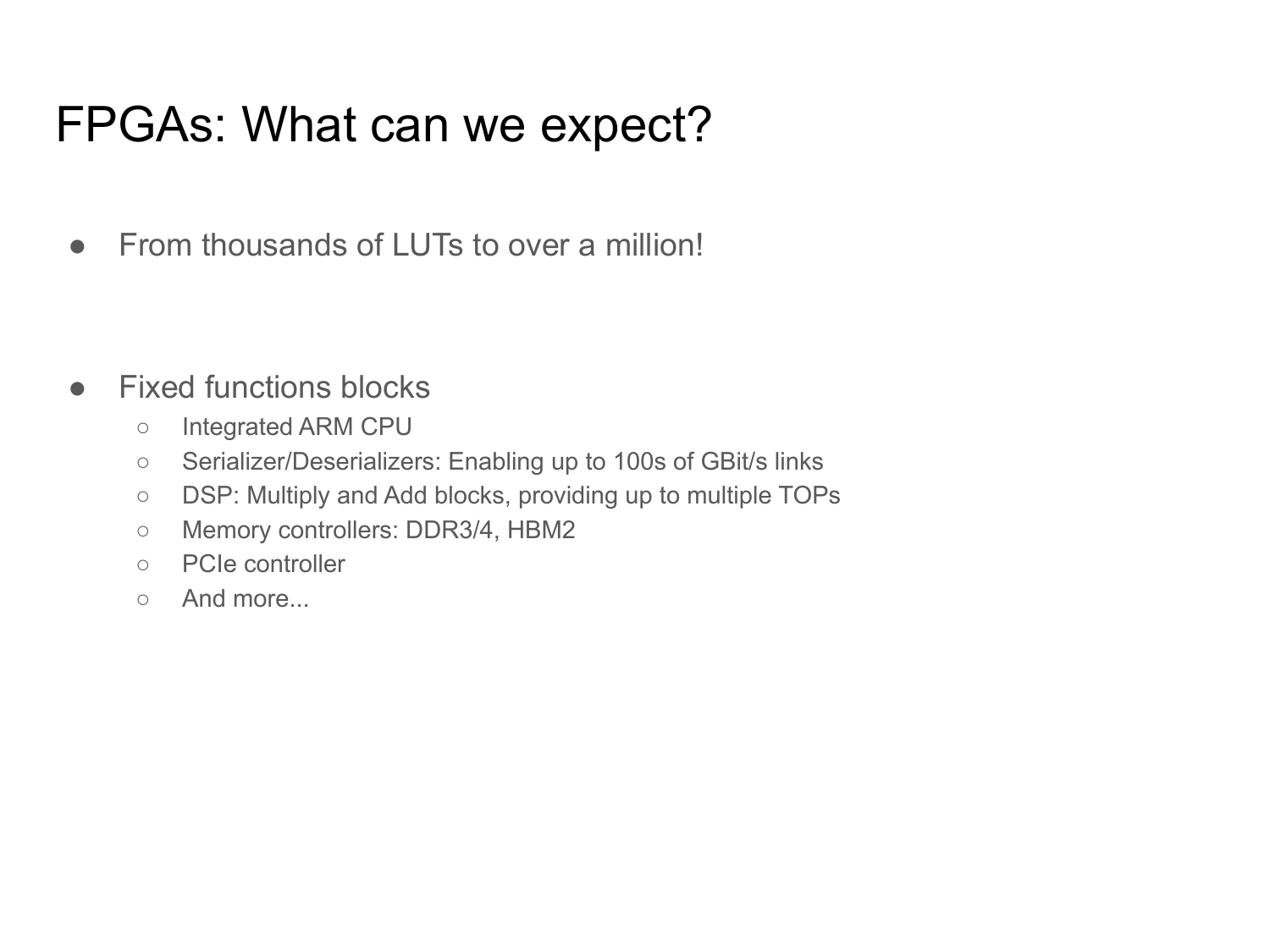## Symbiflow: The GCC of FPGAs

|                        | Lattice<br>ice40           | Lattice<br>ecp5           | <b>Xilinx</b><br>7 Series | Vendor<br>supported!          |
|------------------------|----------------------------|---------------------------|---------------------------|-------------------------------|
|                        | Project<br><b>Icestorm</b> | Project<br><b>Trellis</b> | Project<br>X-Ray          | QuickLogic<br><b>Database</b> |
| <b>Basic Tiles:</b>    |                            |                           |                           |                               |
| - Logic                |                            |                           |                           |                               |
| - Block RAM            |                            |                           | $\checkmark$              |                               |
| <b>Advanced Tiles:</b> |                            |                           | $\checkmark$              |                               |
| - DSP                  | $\checkmark$               |                           | $\times$                  |                               |
| - Hard Blocks          | $\checkmark$               |                           | $\times$                  |                               |
| - Clock Tiles          |                            |                           | $\checkmark$              |                               |
| - IO Tiles             | $\checkmark$               | $\checkmark$              | $\checkmark$              | $\checkmark$                  |
| <b>Routing:</b>        |                            |                           |                           |                               |
| - Logic                |                            |                           |                           |                               |
| - Clock                |                            |                           |                           |                               |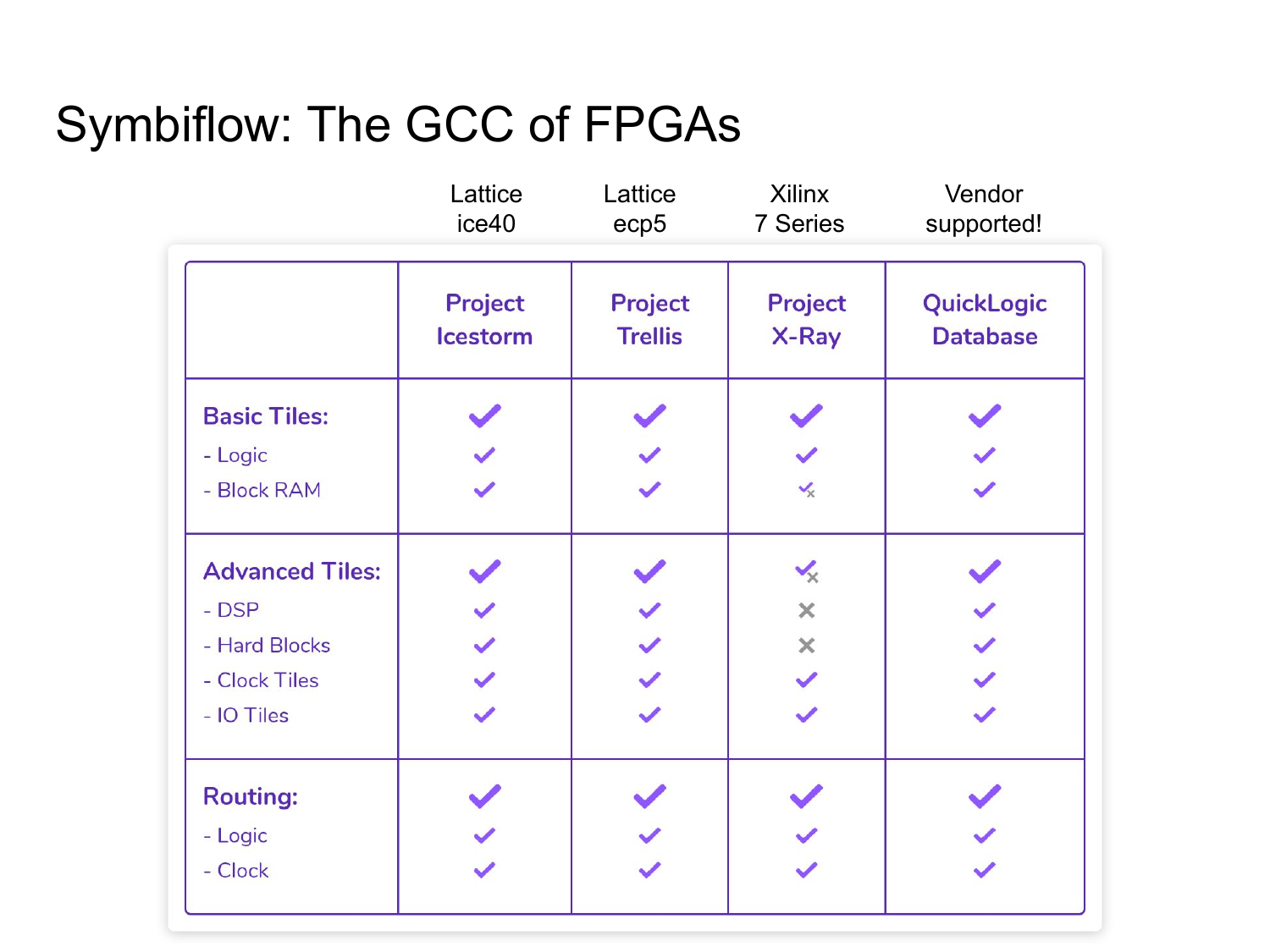## Migen / LiteX: Bringing OOP for HW design

- Python is really well-suited to templatize IP blocks
- Migen is a python-based Hardware-Description Language (HDL)
- LiteX is a library of HW blocks which can mix-and-match
	- Blocks are exposed through a wishbone bus, accessible through PCIe/ETH/UART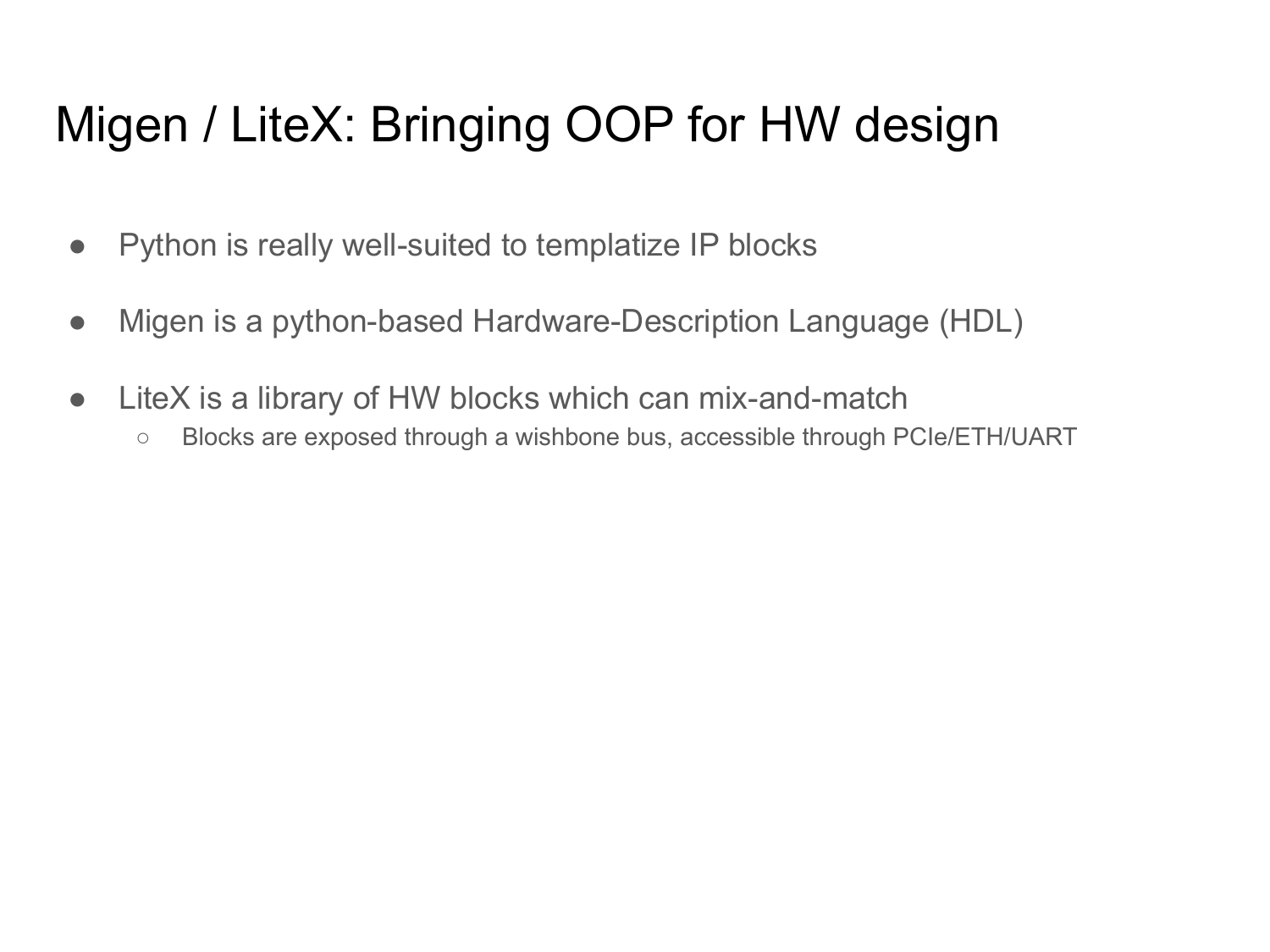#### Overview of the LiteX capabilities

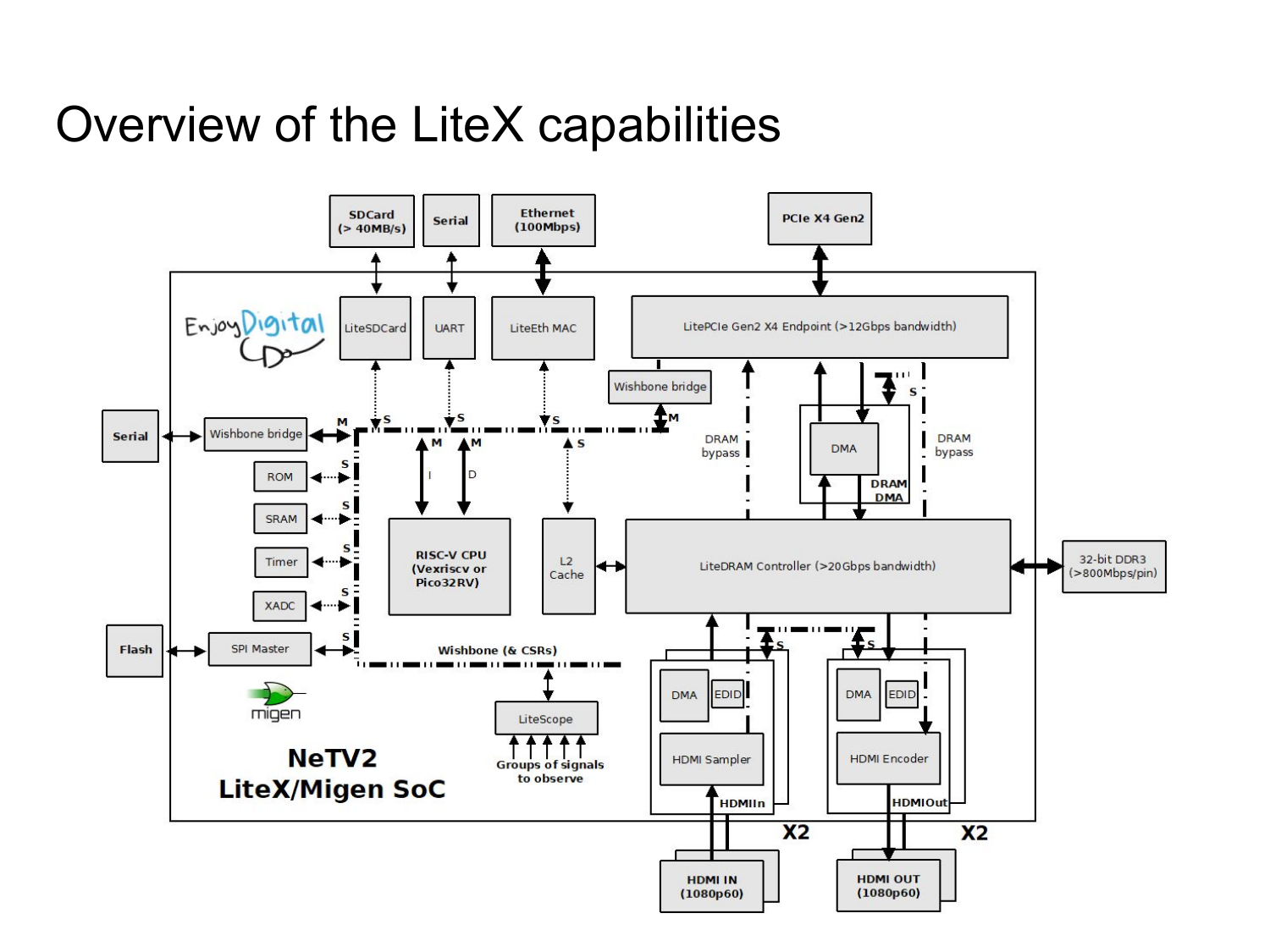

Quad core RISC-V running Linux on a Series 7 FPGAs @100 MHz?  $\bullet$ 

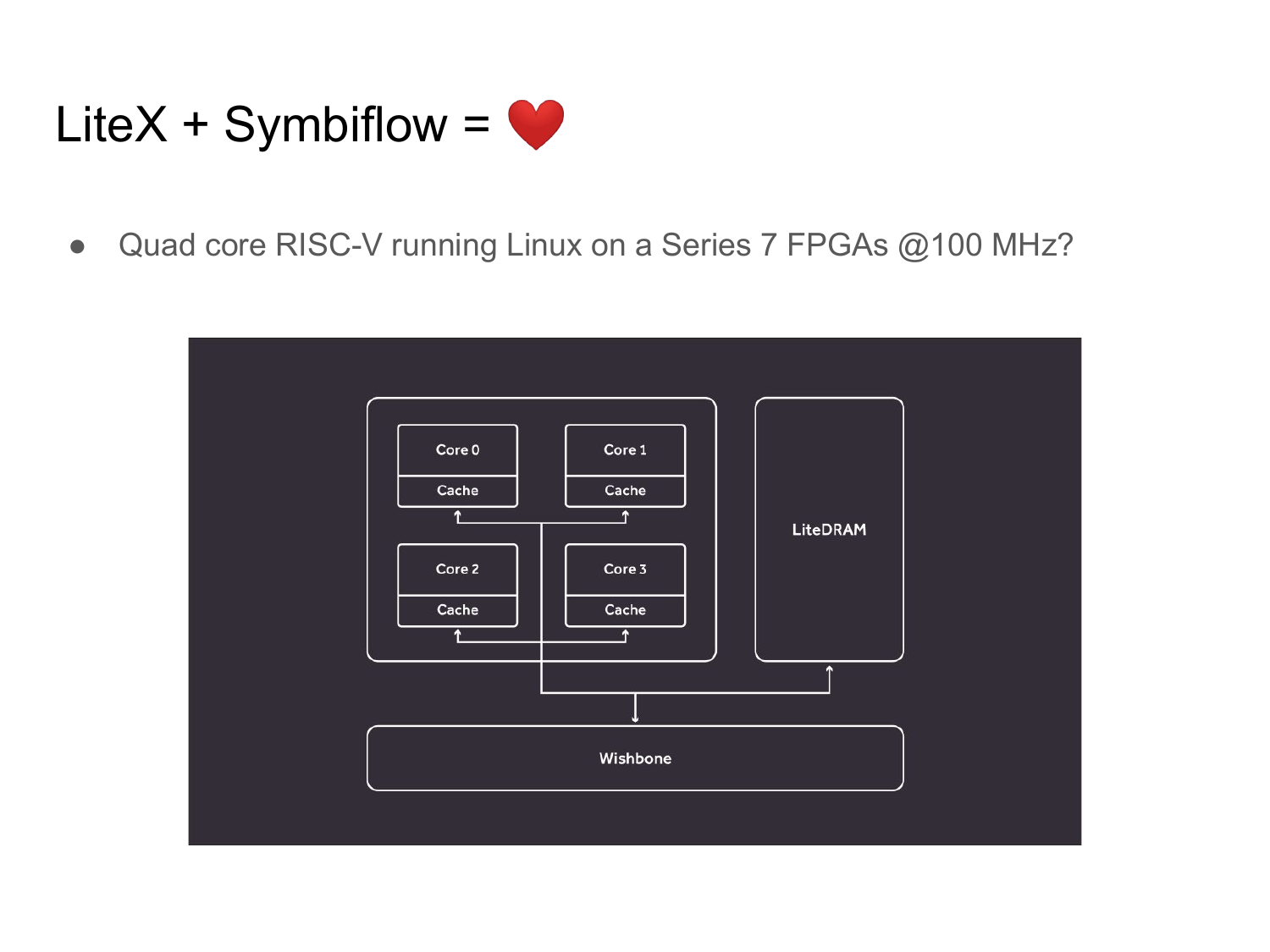#### Open source boards - ULX3S (\$115-\$155)

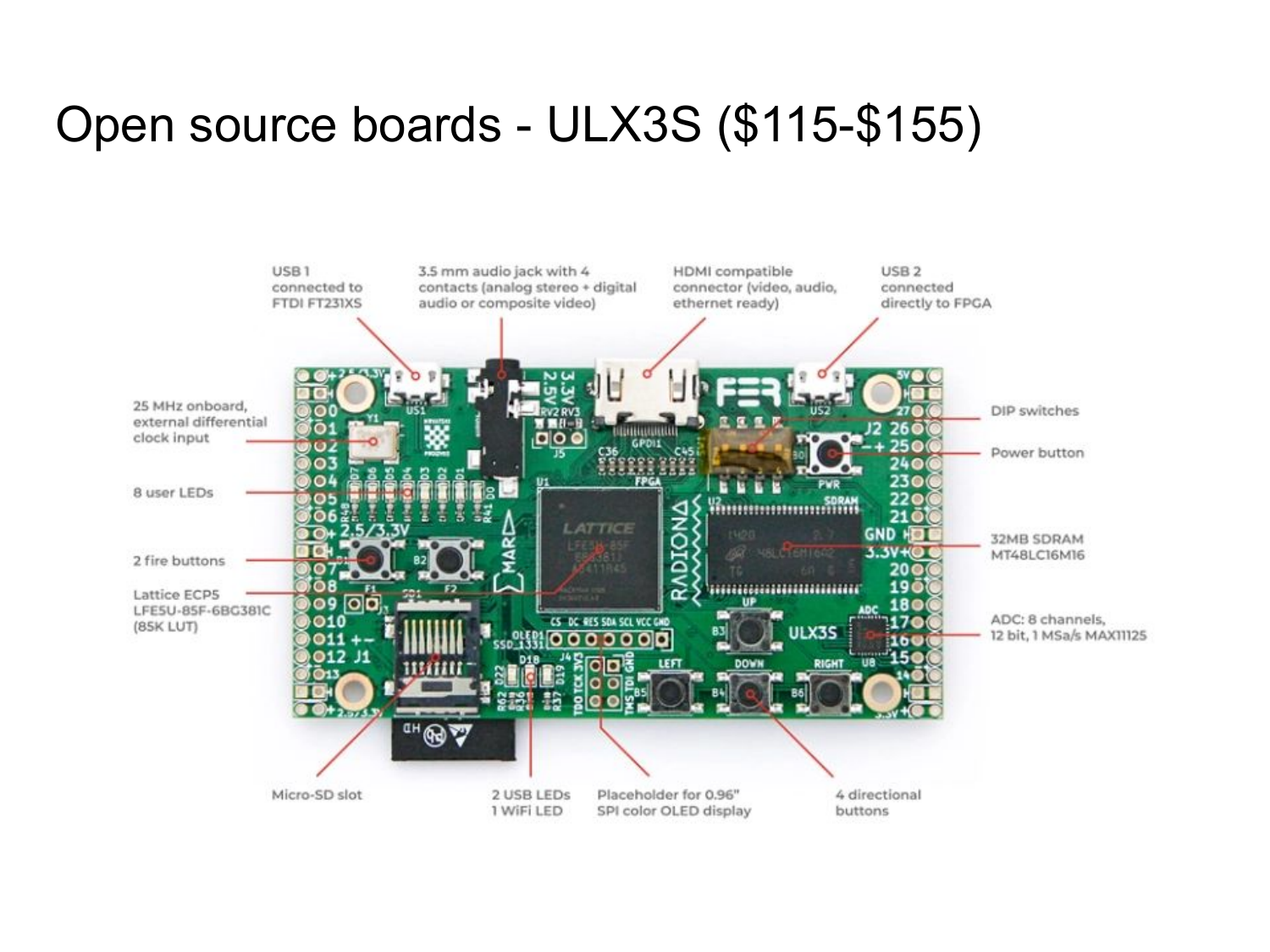## Open source boards - NeTV2 (\$215+)

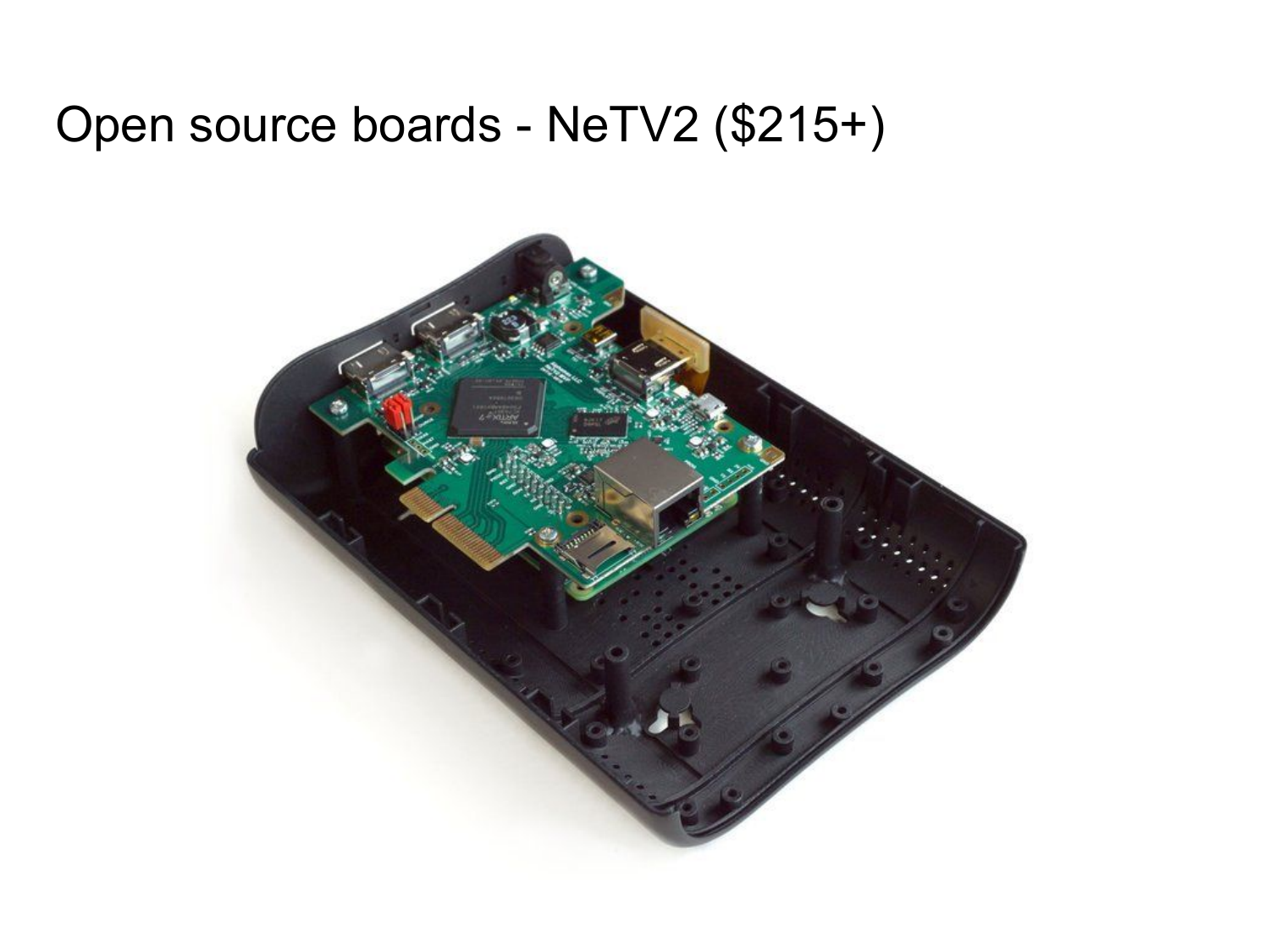## What's missing?

- Upstream Linux drivers!
- Requires a way to know where blocks are on the bus
	- LiteX is going with the device tree
	- LiteDIP is going with discoverability straight on the bus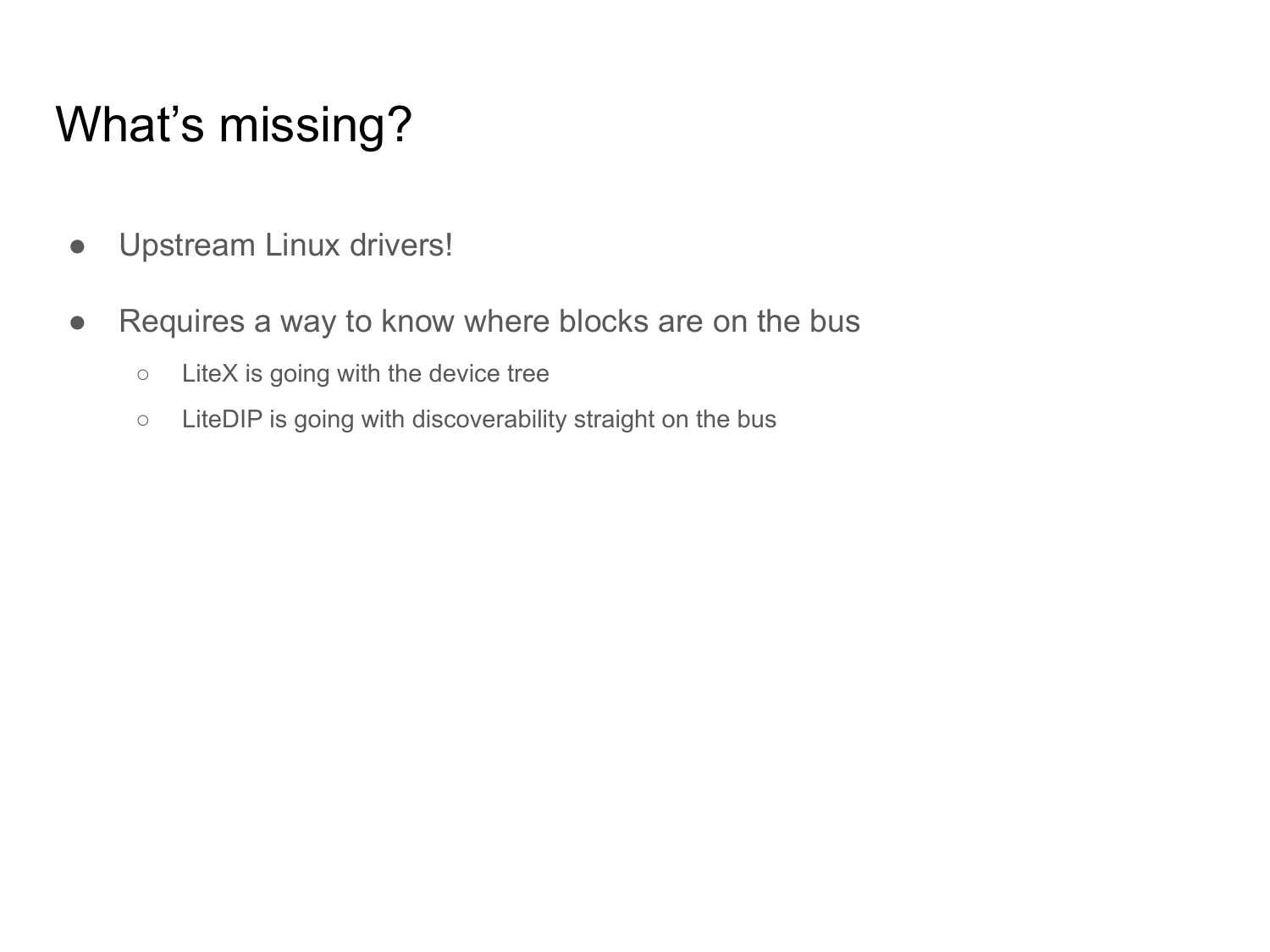## LiteDIP: Current state

- Core: Iterating on more effective ways of getting discoverability
- Testing:
	- HW unit tests for all blocks
	- Driver unit tests with CMocka
	- TODO: Integration testing with QEmu and verilator?
- Current blocks supported
	- Identification of the device
	- Sensors: Expose any kind of sensor, along with the calibration function
	- Fan controller with tachometer / HWMON
- See for yourself: [https://gitlab.freedesktop.org/mupuf/litedip/-/tree/fan\\_wip/](https://gitlab.freedesktop.org/mupuf/litedip/-/tree/fan_wip/)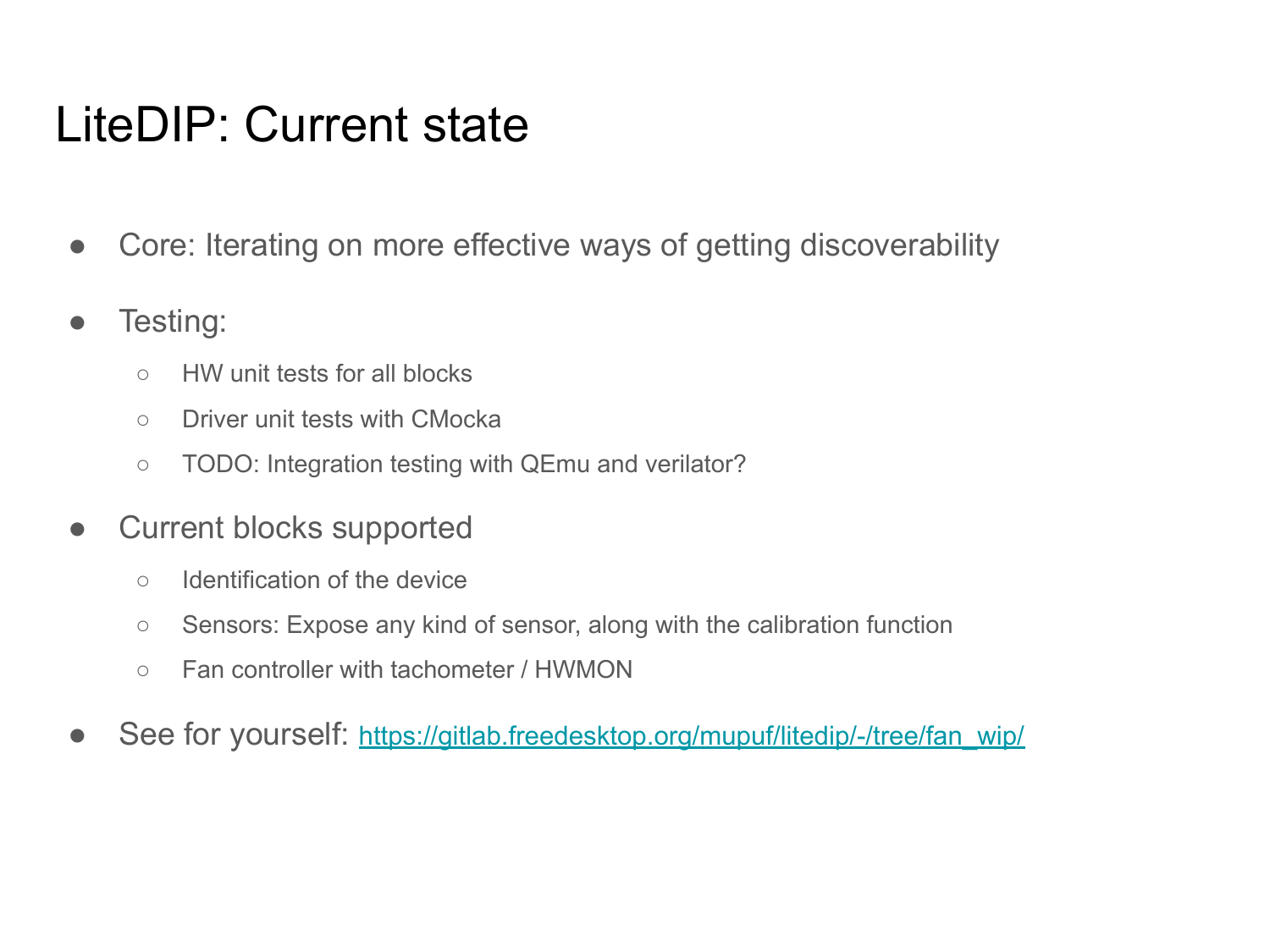## LiteDIP: When to expect a full GPU?

- Let's focus first on exposing the current LiteX blocks!
- My next objective is writing a USB/PCIe display controller
	- Demonstrate generating SoCs on two different boards and manufacturers
	- ETA: First demo at XDC!
	- NOOOPE, life got in the way!